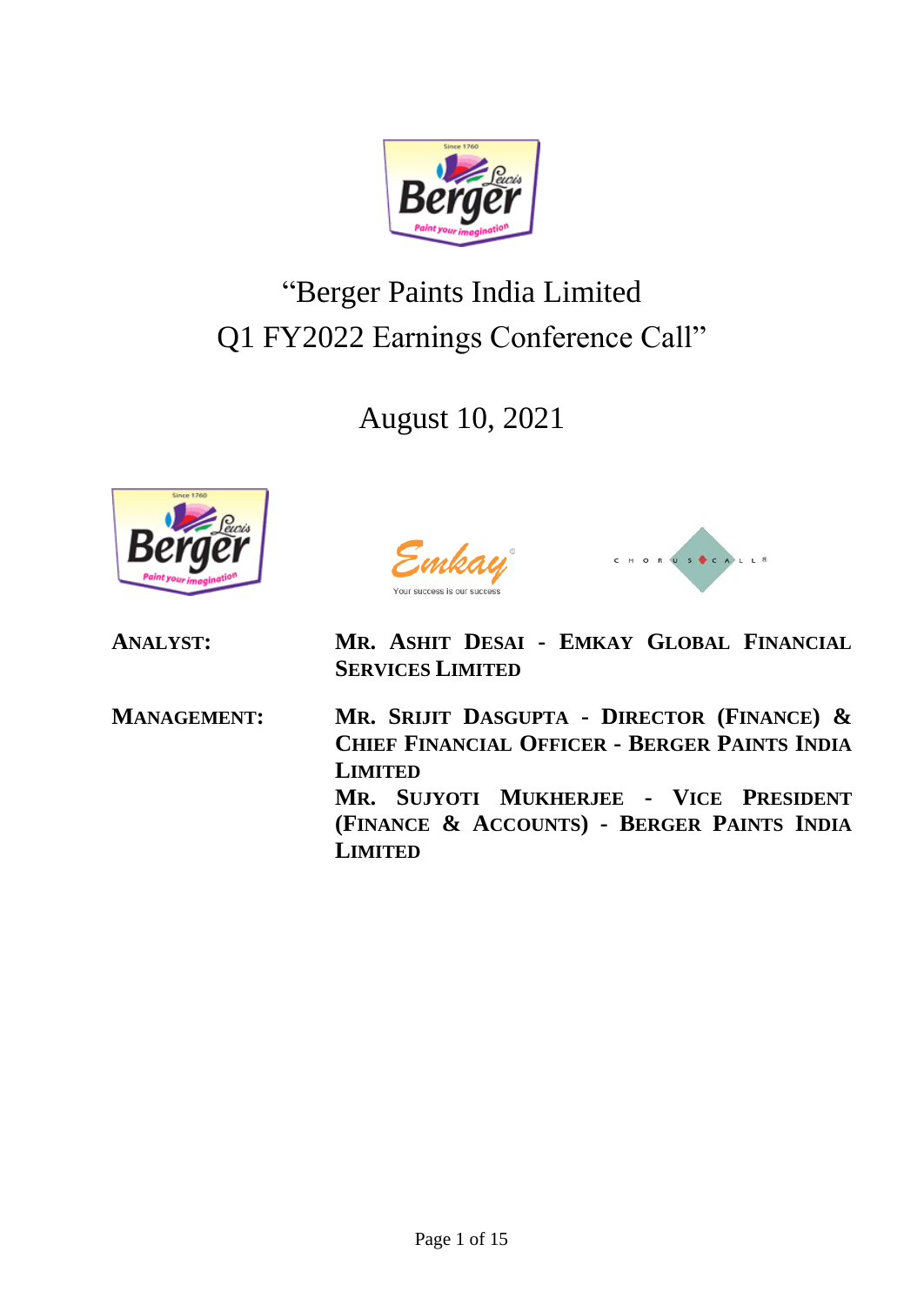

- **Moderator:** Ladies and gentlemen good day and welcome to the Q1 FY2022 results Conference call of Berger Paints India Limited, hosted by Emkay Global Financial Services. As a reminder, all participant lines will be in the listen-only mode and there will be an opportunity for you to ask questions after the presentation concludes. Should you need assistance during the conference, please signal the operator by pressing "\*" then "0" on your touchtone phone. Please note that this conference is being recorded. I would now like to hand the conference over to Mr. Ashit Desai, Emkay Global. Thank you and over to you Sir!
- **Ashit Desai:** Thanks Janice. Good evening everyone! We have with us the management of Berger Paints today. It is pleasure to host them for their Q1 FY2022 Earnings Call. From the management, we have with us Mr. Srijit Dasgupta, Director (Finance) & CFO and Mr. Sujyoti Mukherjee, Vice President – Finance & Accounts. I will now handover the call to Srijit for his opening remarks, post which we began with Q&A, over to you Srijit.
- **Srijit Dasgupta:** Thank you Ashit. Very good afternoon to all of you. I would like to extend a warm welcome to our Q1 FY2022 earnings call. As usual, I will start with a few opening comments about the standalone and consolidated quarterly performance after which I will invite you to ask your questions.

Starting with the standalone numbers for the quarter, I know it is a little bit of misleading kind of statistics because of the performance last year with such a low base but for the normal sort of trend I would like to still call out the quarterly growth numbers. Total income from standalone operations was 96%, PBDIT including other income was 96.4%, PBT was 169.2% and PAT 171.3%.

Some comments on the standalone operations for the quarter, it was a bit of up and down roller coaster story as can be imagined with the second wave of the pandemic taking hold in many states from the end of March and affecting economic activity in the country from last week of April onwards for most places. Some states had delayed affect with cases multiplying and lockdowns being extended in a somewhat delayed manner. June was relatively better compared to May. May was very badly affected partly also because of the pent up demand due to the lockdowns in May kind of unfolded in June, so that was why June was a little better and also the lockdown effect was much less. It may be more sensible therefore to look at the quarterly growth numbers over the past two years as obviously last year was an extremely unusual year, so we are looking at somewhere between 2.5% and 3% growth net over the last two years even with the substantial dip last year.

Lockdown imposed restriction on business activity accepted, we do therefore see some stability in terms of demand trends. I think this is a reason for some optimism. The gross margins; however, have been affected quite significantly in Q1 FY2022. You may recall that I spoke about the very sharp increases in raw materials in the Q4 FY2021 earnings call and the need to take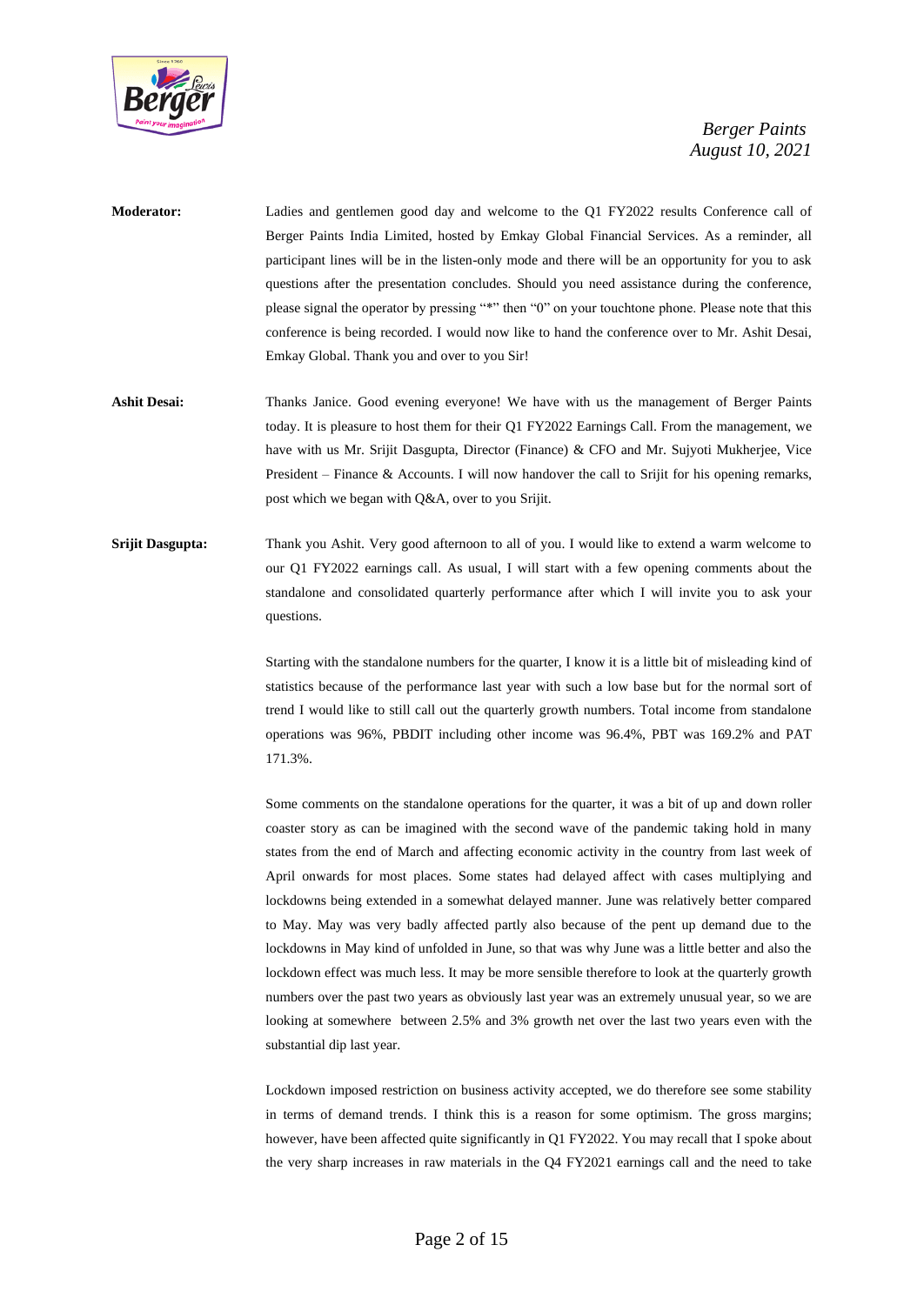

price increases. The process of taking price increase is underway and some increases have been taken in May and June; however, more increases are needed particularly in the industrial business lines to restore parity in terms of the gross margins. You may recall that the gross margins have to be read with the impact of our supply apply contracts in the last quarter of Q4, so I just like to revisit my comments in the last quarter. Obviously, there was an impact of the supply apply contracts in the RMC to sales ratio in Q4.

The impact of that is much lower so we did less business in Q1 FY2022 in terms of supply apply contract and therefore the full affect of that margin expansion if you like at the gross margin level did not happen in Q1 of FY2022. Overall, of course in the net operating profit level it does not really matter because what we saved in terms of raw material cost we had to spend a little more in terms of overheads and that happen for us in Q4 FY2021 and I am talking about supply apply contracts.

The process of taking price increase is on. We have taken price increases in May and June as well as two taken in July and more to follow in August. These increases for the decorative business. As I mentioned, we will need to catch up a little bit in terms of price increases for our industrial businesses. Typically, there is a lag and we will talk about it a little later for the price increases in industrial business.

The main take away obviously is the raw material inflation situation. As we mentioned in earlier earnings calls this has also encouraged us to continue our raw material vendor development & formulation efficiency improvement activities. We spoke about it a little last time we met and these were expected to continue to yield reasonable dividends going forward.

Obviously, not all of it happened in Q1 meaning all the efforts did not translate themselves into the P&L in Q1 but going forward we should see a slightly greater impact. In terms of sales on the decorative sales front, we saw a stronger bounce back in the tier 1 cities as compared to the tier 2 and tier 3 towns mainly because of the faster spread of COVID this time in the smaller town in the second wave.

The project business continued into the first quarter though the associated gross margin improvement and this was much lower because the business was much lower in Q1 as compared to the trailing quarter. The margin improvement was of course partially offset by the substantial recovery in the industrial businesses particularly in the general industrial and automotive business line which have typically lower gross margins than the decorative business or the supply apply business. This effort of taking price increases typically lags behind that of deco business so going forward we need probably more increases compared to deco on the industrial business line front.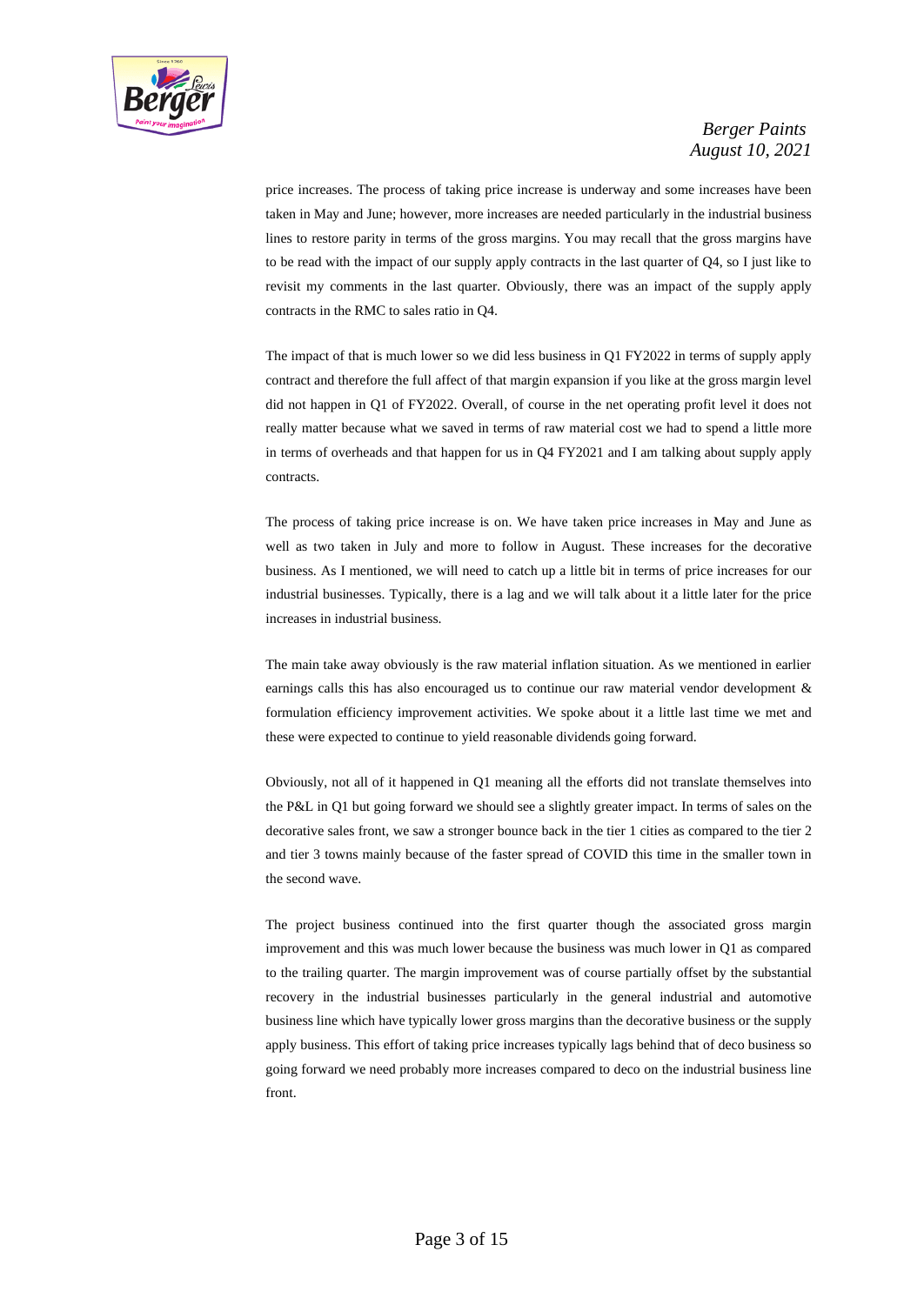

Coming to the consolidated numbers for the quarter total income from operations grew by 93.2% PBDIT, this includes other income went up by 155.9%, PBT after share of profit and loss from JV went up by 482.4% and PAT went up by fairly large numbers this 832.1%.

Now some comments regarding the consolidated results. Berger Jenson & Nicholson, Nepal grew significantly both in topline and profitability. Again the comparisons are little confusing because last year was so low they were more impacted by the pandemic in this particular quarter in the last fiscal as compared to India, so the recovery of course therefore is more significant and the impact higher.

Bolix Poland, our Polish subsidiary had a modest top line growth mainly because of an extended winter. I will just confirm and recall the fact that the consolidated results in Q1 FY2022 of BPIL that is Berger incorporates the results for Bolix's Q1 results. They follow the calendar year so it is January to March of 2021. They suffered from an extended winter. This is a lean period in any case and therefore sales do not impact the overall consolidated numbers to that extent as compared to the other quarters, but the profitability improved significantly on account of price increases taken and improved sales in the UK and France geographies with better contributions.

Both Saboo Coatings and STP grew top line & profitability quite impressively. Saboo Coatings of course has been renamed as SBCPL so that is the company we are mentioning. The performance of JV has also improved significantly in this quarter that is the JV with Nippon Paints as well as one with Becker.

PAT growth jumped sharply upwards become some of the subsidiaries had suffered losses in Q1 of FY2021 accounting for a higher effective tax rate in the consolidated results in the same quarter in the last fiscal. These subsidiaries recovered sharply and the effective tax rate therefore dropped in this year meaning Q1 of FY2022.

So that concludes my opening comments. I would now like to invite questions from the participants on the Q1 of FY 2022 results. Over to you!

**Moderator:** Thank you very much. Ladies and gentlemen now we will begin the question and answer session. The first question is from the line of Avnish Roy from Edelweiss Securities. Please go ahead.

Avnish Roy: Sir congrats. My first question is on the Deco Paint. Last five quarters you and market leader both have done quite well better than initial expectation faster recovery. Now when I see work from home would have helped there because consumer was spending so much time at home, he had time to get his house painted plus he needed better environment, second is lot of reverse migration also happened, so the consumer went from big cities to smaller cities and again same kind of demand he would have had in smaller city which was not the case earlier, so now when 50 Crores vaccine are done and next 3 to 4 months most of the cities middle class will be fully vaccinated you see some risk of this kind of a demand driver not being there especially base is high and the demand driver also goes away? Any comments there?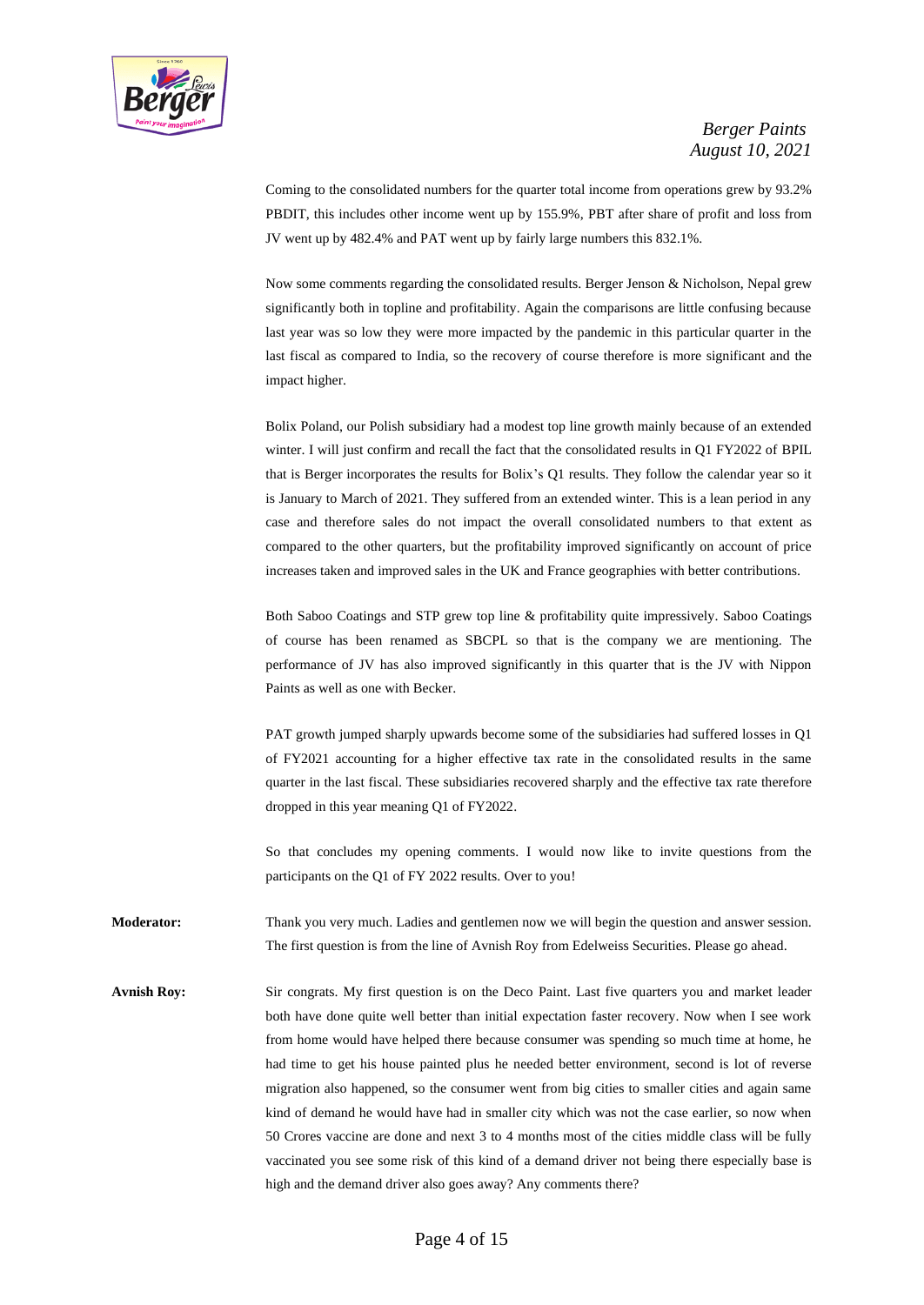

- **Srijit Dasgupta:** Thanks Avnish for the questions**.** We do not see any such reason to be anxious or concerned as yet. As you can imagine I cannot talk about Q2 or the medium term picture but no reason to feel pessimistic at all. We feel that trends will only strengthen going forward.
- **Avnish Roy:** Why would that happen any big reasons because lot of the other consumption is having volatile time plus you have a high base?
- **Srijit Dasgupta:** Absolutely Avnish, you will recall my mentioning in earlier quarter earnings calls that we set some confidence in our newer products, waterproofing initiatives, the construction chemical effort that we are taking, the slew of new decorative products including some luxury emulsions that we have introduced recently and which are growing. So I think this leads us to this conclusion so it is more about our own strategies rather than how the overall market is developing.
- Avnish Roy: Sir my second question is on the auto JV with Nippon. Auto companies are seeing big issue of currently supply of the chips for the car companies. May not be the same in every kind of price bracket but clearly there is worldwide global problem which could remain for a few months at least. So are your customers also giving this kind of demand scenario and is it impacting your auto demand also near term, medium term?
- **Srijit Dasgupta:** To some extent, but we are less exposed to that particular segment of the four wheeler category as you can imagine we are more exposed to the two wheeler, three wheelers, and commercial vehicles. Three wheelers in our JV and to some extent some passenger cars of course in the JV, but in the standalone company we mainly look at commercial vehicles and two wheelers so to that extent we are perhaps a little insulated from that effect.
- **Avnish Roy:** That is all from my side. That is very helpful. Thanks**.**
- **Moderator:** Thank you. The next question is from the line of Avi Mehta from Macquarie. Please go ahead.

**Avi Mehta:** First on this recent JV change that has happened from Nippon to Isaac Newton Corporation could you kind of give us a sense of what exactly is this. I am not sure what is Isaac Newton Corporation is it an auto company that we are talking about, is it subsidiary of auto company or something of that sort which I am not aware of and does this entail any change in operations?

**Srijit Dasgupta:** I believe press releases have been given by the respective paint companies meaning Nippon and Berger so hopefully that would be little clear but since you have asked this question I would not spend too much time on it because this is something that happened today itself but essentially it is a bit of restructuring of the shareholding of the JV partner so in essence it remains Nippon Paints. The technology remains the same. The way the shareholding is structured is through this subsidiary called Isaac Newton. It does not change anything for us or for the customers. The company remains the same essentially, the DNA is the same, the technology is the same, only the ownership in terms of structure is different. The beneficial ownership again remains the same.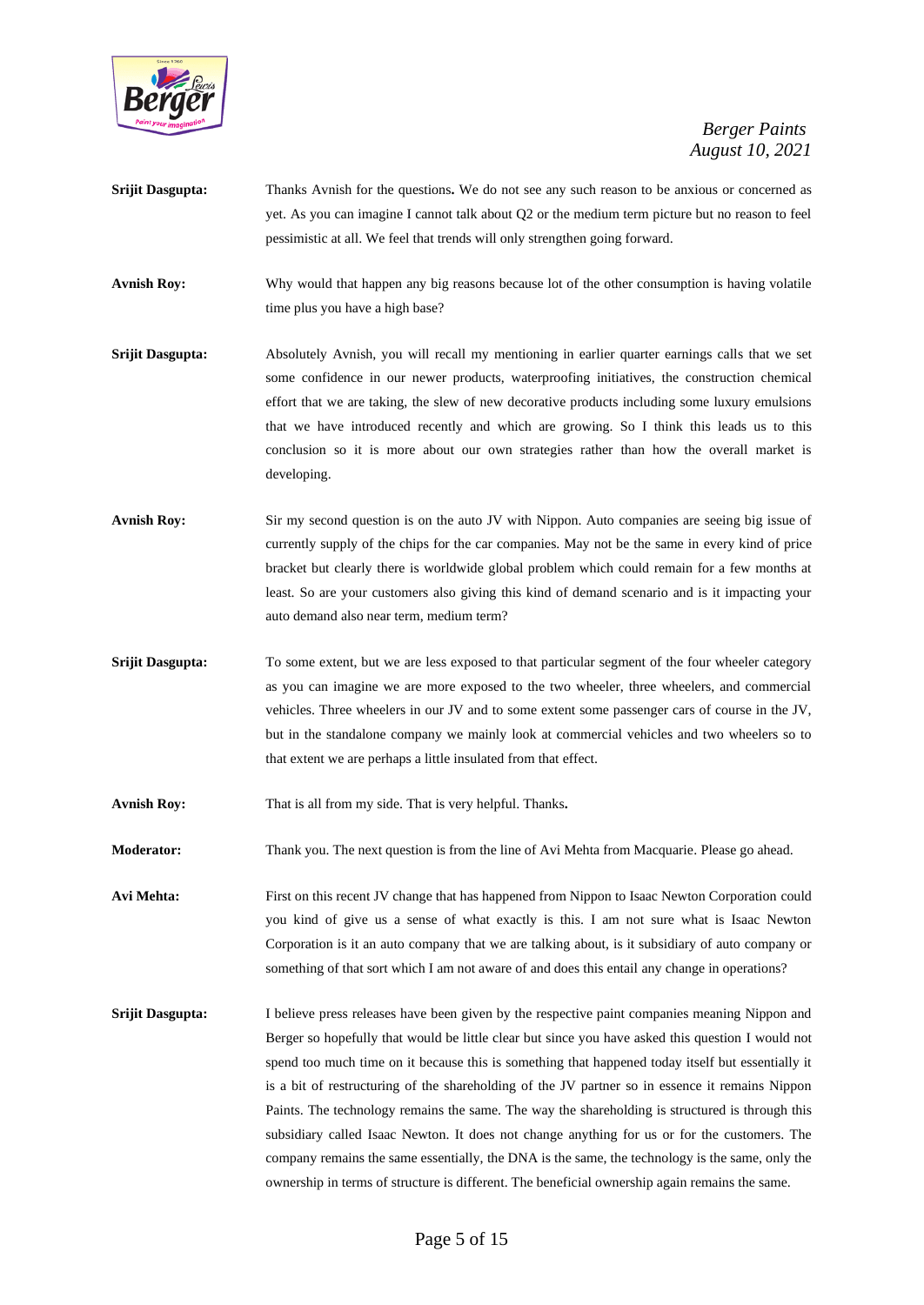

- **Avi Mehta:** The second bit I wanted to kind of just understand on the decorative performance. Like last quarter it felt that you were probably the fastest growing in the industry is that the case in this quarter as well in the decorative side?
- **Srijit Dasgupta:** Absolutely right. I mean clearly we would have grown the fastest in decorative because you will have to discount our results a little bit for 18% of our turnover which consists of industrial. Some of industrial business of course is grown faster than decorative but overall we would say we would have been the fastest in industry. My takeaway is that the industry competitor which has shown the fastest growth rate or the highest growth rate in this quarter it would have largely come because of industrial growth.
- **Avi Mehta:** Lastly I want to kind of just understand the input cost inflation because you kind of spend some time explaining that. I just want to clarify one small part in the industrial side could you kind of give us a sense on what is the proportion of input cost that are still pending in sense that 50% of the inflation has been passed on and probably another 50% is required to be passed on. Just give us some sense of what is the journey that we are looking for?
- **Srijit Dasgupta:** Without giving you actual numbers because that will impact the perception of future profits which we tend to avoid. Yes substantial portion of the industrial business line price increases would have remained to be taken sitting at June 30.
- **Avi Mehta:** Okay that is yet to be taken as of June 30 and we have got some more increases post that right Sir. I am not asking about the quarter.
- **Srijit Dasgupta:** It is continuous process, yes, yes. Of course.
- **Avi Mehta:** Okay Sir. I will come back in the queue. Thank you very much.
- **Moderator:** Thank you. The next question is from the line of Percy Panthaki from IIFL. Please go ahead.
- **Percy Panthaki:** Sir can you give some idea about the volume value gap for this quarter?
- **Srijit Dasgupta:** I will just give you some indication. It would be around 4%, 4.5% but not all of it is on account of price increase as you can imagine the price increase impact is lower and there is a substantial impact of premiumisation as well.
- **Percy Panthaki:** Okay so basically value is 4.5% higher than the volume.
- **Srijit Dasgupta:** That is right but not all of it on account of price increase that is what we are saying.
- **Percy Panthaki:** Understood but my understanding was that the industry has taken almost 4% kind of price increases, is not that the case?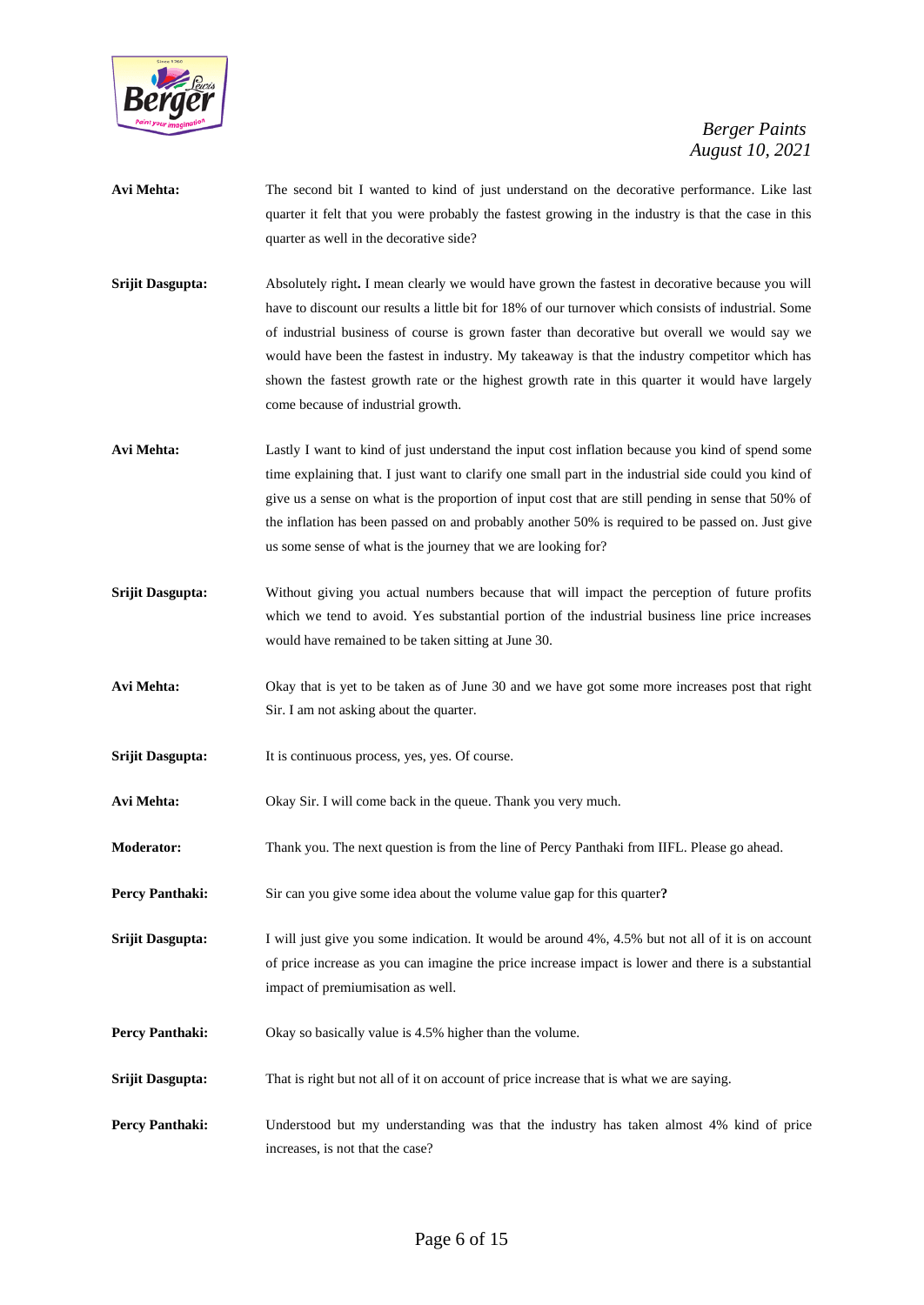

| Srijit Dasgupta:       | Not as much as that if you are limiting yourself to the first quarter some price increases have<br>been taken in July, the cumulative effect will be of course around close to 5%.                                                                                                                                                                                                                                                                                                                         |
|------------------------|------------------------------------------------------------------------------------------------------------------------------------------------------------------------------------------------------------------------------------------------------------------------------------------------------------------------------------------------------------------------------------------------------------------------------------------------------------------------------------------------------------|
| Percy Panthaki:        | Second question Sir on margin. If we look at the latter half of FY2021 Q3, Q4 the kind of margin<br>that many players in the industry reported are those sort of exceptional margins in the sense that<br>it was combination of lower import prices, lot of cost savings on the back of COVID related<br>disruption, etc., and should we take stable state margins may be better than what we are doing<br>right now but not as high as we saw last year around would that be the correct thought process? |
| Srijit Dasgupta:       | Probably right I think we certainly expect margins to improve. I cannot say this very much more<br>than that because the full effect of the raw material price increases have not yet panned out so it<br>is still a bit of guess work in terms of understanding what the impact will be going forward but<br>yes there is of course every effort to improve margins from the current level for sure.                                                                                                      |
| <b>Percy Panthaki:</b> | My last question is on distribution expansion, if not by absolute number you are not comfortable<br>giving. Can you at least give us the percentage growth in the number of distributors and the<br>tinting machine versus 12 months ago?                                                                                                                                                                                                                                                                  |
| Srijit Dasgupta:       | I will have to restrict my comments to the quarter. I cannot, discuss the 12 months number as this<br>is not in the scope of this discussion. Obviously, the pandemic did have some effect but looking<br>at the budgeted numbers we do expect that FY2022 additions would be close to what we added in<br>FY2021 which is around 12% to 13%.                                                                                                                                                              |
| Percy Panthaki:        | Sorry I lost you there for a minute. You are saying 12% to 13% addition was in Q1 of FY2022 is<br>it.                                                                                                                                                                                                                                                                                                                                                                                                      |
| Srijit Dasgupta:       | No the 12% to 13% was last year we are on track to do the same kind of performance maybe<br>marginally better in FY2022 so Q1 I have stayed away from the numbers because it is a little<br>misleading because it is still early days we got affected by the pandemic but we are on track to<br>the same or better numbers compared to FY 2021.                                                                                                                                                            |
| <b>Percy Panthaki:</b> | That is all for me thanks and all the best.                                                                                                                                                                                                                                                                                                                                                                                                                                                                |
| Moderator:             | Thank you. We will take the next question from the line of Alok from Ambit Capital. Please go<br>ahead.                                                                                                                                                                                                                                                                                                                                                                                                    |
| Alok:                  | Thank you for giving me this opportunity. My first question was again on dealer addition so<br>while you have mentioned the percentage dealer increase that we might see. Just wanted to check<br>any specific market geographies that we are seeing this and if you can break it up between tier 1<br>and tier 2 or tier 3 and beyond where we would be adding little higher dealers?                                                                                                                     |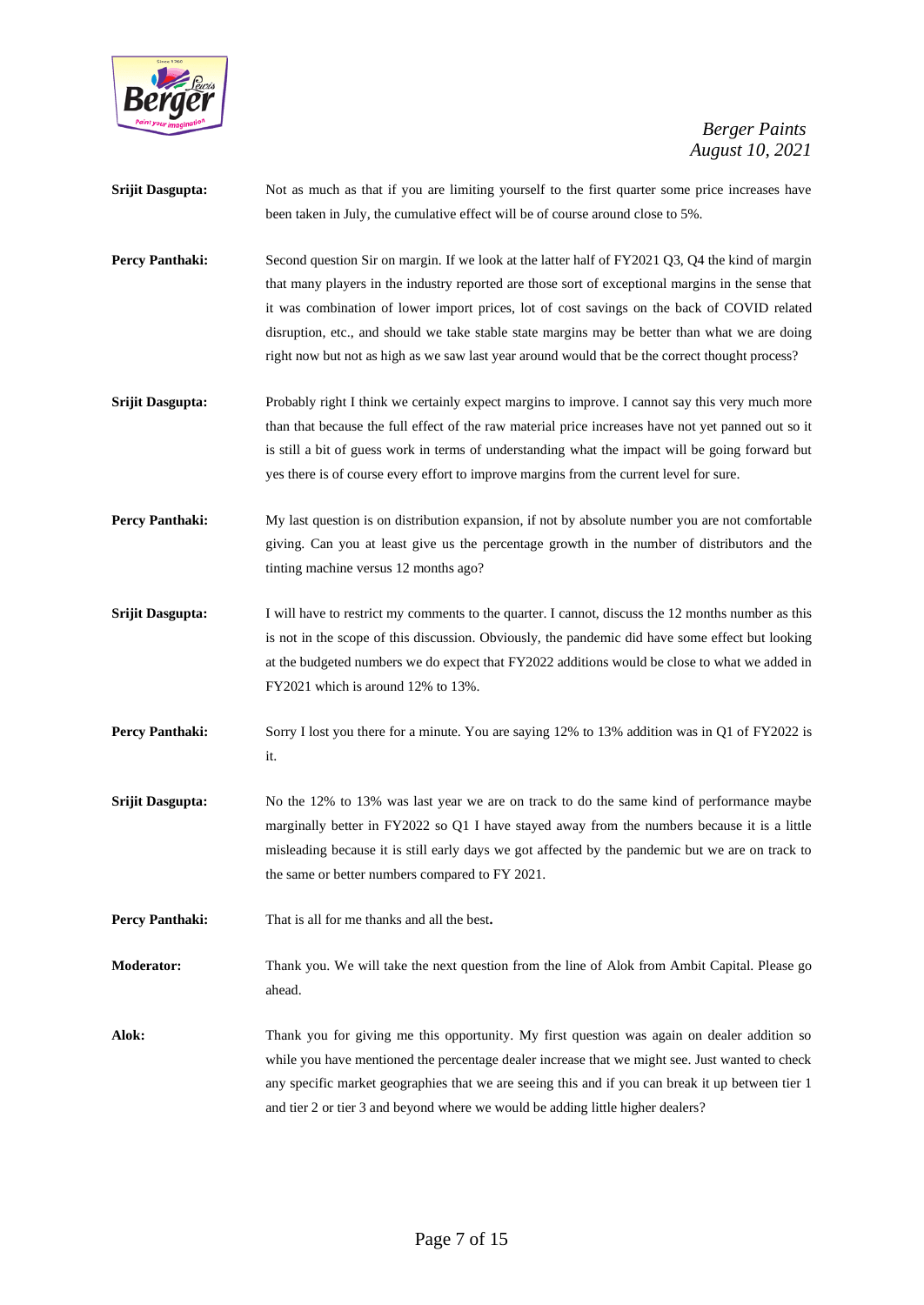

- **Srijit Dasgupta:** You are right. We do not give specific sector or geographic wise break up but you are right the attempt to increase our tier 2 or tier 3 network would yield much better results than the metro cities that has happened in the past and will continue.
- Alok: My second question is on the cost line items while in the previous year we have seen a lot of cost resets for most of the companies wanted to check any specific guidance or the color that you can give in your cost items, how sustainable the savings have been and what is the roadmap going ahead if you can share some thoughts around it. Thank you.
- **Srijit Dasgupta:** I think I will restrict my comments to what I have already said in the opening comments meaning yes the efforts to improve the gross margin in the form of raw material cost, vendor development, formulation efficiency that will continue unabated and we have already seen some results of that in the first quarter not all of it has translated itself into the cost of goods sold but we should see some impact of that going forward. So that is there and in terms of the other expenses and I think I mentioned in last earnings call that we took a conscious decision to restore our advertising cost back to normal very soon after the first quarter and we have plan for substantial advertising spends this year as well, so that is something that we will have to take into account but the effect of pandemic in terms of other cost reduction like traveling, some of the fixed cost in our factories, some of the manpower cost and the logistics cost we will of course continue our efforts to keep them at the pandemic levels or the last year level. By level I mean of course as percentage to sales.
- Alok: If I can just squeeze in one more. Competition has been sort of aggressively pushing products across waterproofing and construction chemicals. Wanted to check would you be confident in saying that you have the whole range already in place and now it is just about placement and marketing or you are still en route developing those products also?
- **Srijit Dasgupta:** I think that is a fair question. This is probably one of our faster growing segments and I am talking about waterproofing as segment or a subsegment within the overall construction chemical. So yes I think we have all our products in place. You will recall that we had acquired 95% subsidiary which is STP and we are now in a position to source some of the gaps that we have had in our portfolio from them, things is that we purchased from other people as the trading purchases but now it is all within the overall Berger Group and therefore most of the products have been plugged, all the gaps have been filled so good potential for our waterproofing products as well as admixture category in our overall construction portfolio.
- **Alok:** Got it and growth in STP for FY2021 of course that we would not sustain that is all because you have increased the stake.
- **Srijit Dasgupta:** That has to be taken in the context, yes.
- Alok: That is the clarification I wanted.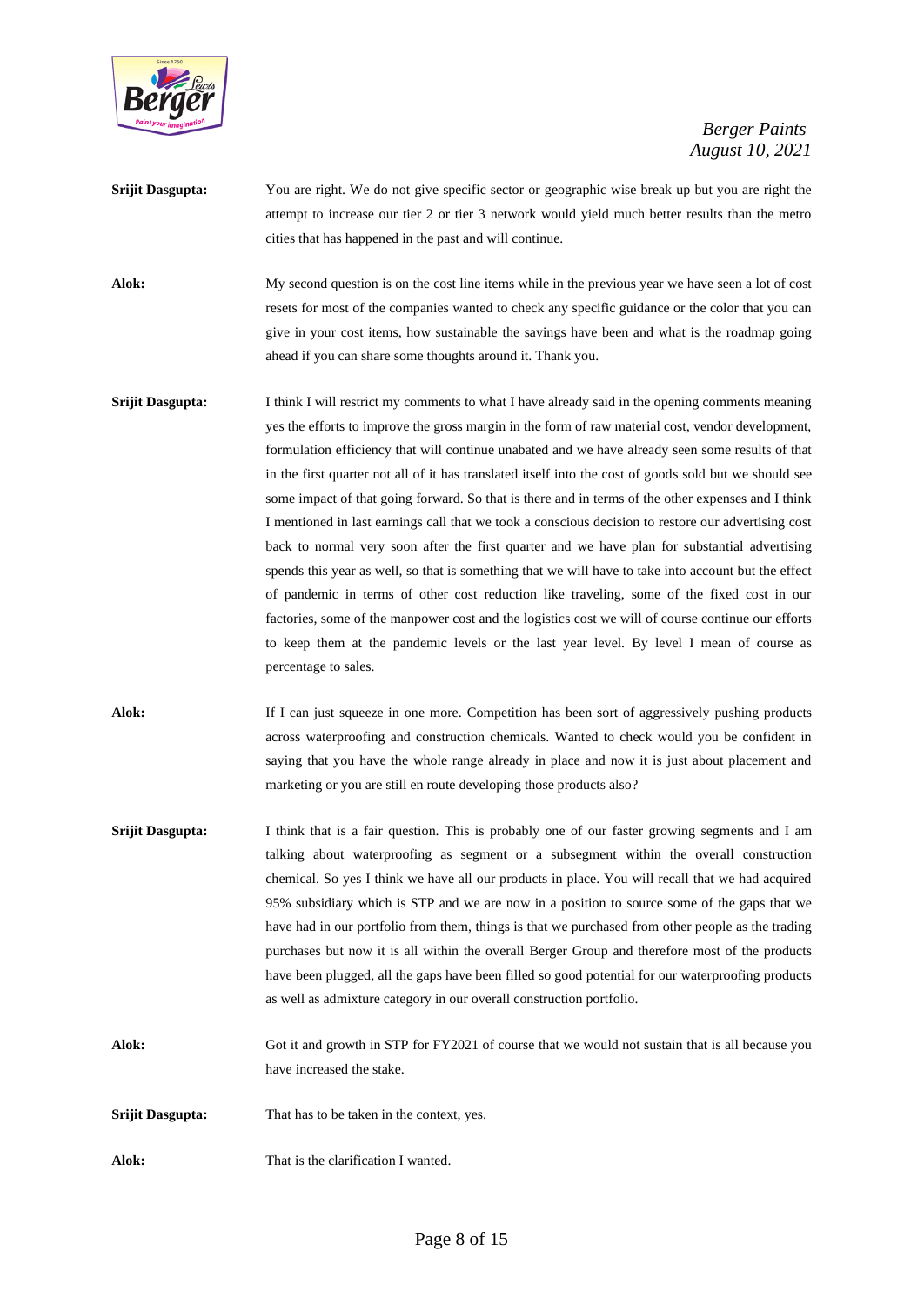

| <b>Moderator:</b> | Thank you. The next question is from the line of Shirish Pardeshi from Centrum Capital. Please |
|-------------------|------------------------------------------------------------------------------------------------|
|                   | go ahead.                                                                                      |

- **Shirish Pardeshi:** A wonderful performance. I have two questions; the first question is on decorative. I think what we have found I think people are talking about big numbers from the exterior paint also. I am not asking a specific number for this quarter but if you can split, what is the split between the interior and exterior for the decorative business and what was this number two years before?
- **Srijit Dasgupta:** Shirish I cannot help you with specific percentages but to give you some color as to what we did in Emulsions. The exterior did better and our newer products including our marquee flagship brand like Weathercoat Long Life, and Weathercoat Antidust did very well. Suffice to say from my side that they outperformed the average by quite a fair margin.
- **Shirish Pardeshi:** Exactly that is what I am saying. If you look at the digital medium or even the wide range of television medium do you think suddenly there is a lot of trust on the exterior paint in that category is broadly unorganized and that is why the organize player are attacking that is that the trend or genuinely there is a demand cycle which is happening. What I wanted to understand Sir is that what is fundamentally driving this growth.
- **Srijit Dasgupta:** Little bit I think, one of your colleagues mentioned earlier people are spending more a little more time at home, so more attention to jobs like painting but specifically for exteriors I think it has less potential for safety related issues in a painting environment in the home, so people are more comfortable getting their exterior painting done in these difficult times so that may be one of the answers. The other fact is of course interior emulsion have also done, probably the answer to that is the fact that people are spending time at home and getting things done and also the fact that the major players have really spent some time and thought on making the process safe, so number of initiatives taken to make it safer for consumers.
- **Shirish Pardeshi:** My second and last question on Q1 I mean it is very difficult but if you can give me some qualitative remarks. What is the weighted inflation we have seen in domestic decorative business?
- **Srijit Dasgupta:** You are talking about the inflation in cost?

**Shirish Pardeshi:** Yes inflation in cost.

**Srijit Dasgupta:** I can only give you a little color to that. I mean you would have seen crude oil prices. In other years typically the crude oil prices is largely affected by the solvent based products but this year because of the global capacity situation in monomer production, which is also of course dependent eventually on crude oil prices but largely again more quick to reflect global shortages in capacity with economies picking up and demand picking up. So typically we have seen cost inflation across all the segments including water based in deco. So as I mentioned we have only taken about 5% cumulative price increases in decorative. We need to go much beyond that.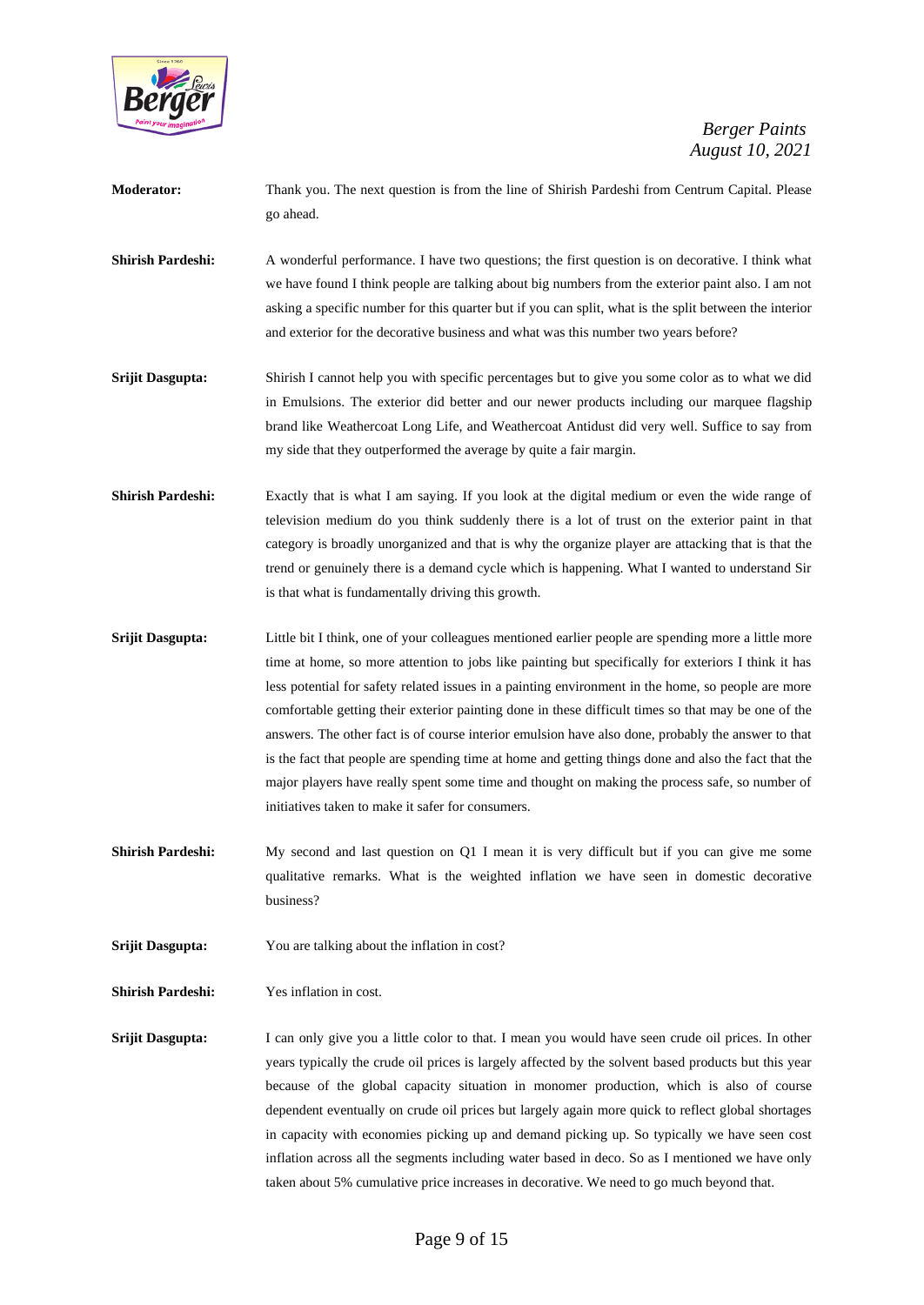

| <b>Shirish Pardeshi:</b> | Of course Q1 is not indicative number and now we are entering the rain season but the post<br>second half is normalized would equal amount of price increase in trade can digest?                                                                                                                                                                                                                                      |
|--------------------------|------------------------------------------------------------------------------------------------------------------------------------------------------------------------------------------------------------------------------------------------------------------------------------------------------------------------------------------------------------------------------------------------------------------------|
| Srijit Dasgupta:         | I think the challenge really is the timing and the understanding of the raw material price trends,<br>so people I think are just waiting a little bit to see how things level out that is the issue here and<br>instead of taking a sort of one time price increase which can be disruptive typically more gradual<br>approach I think is what all the companies are looking at.                                       |
| <b>Shirish Pardeshi:</b> | Thank you Sir and all the best to you and the team.                                                                                                                                                                                                                                                                                                                                                                    |
| Moderator:               | Thank you. The next question is from the line of Varun Singh from IDBI Capital. Please go<br>ahead.                                                                                                                                                                                                                                                                                                                    |
| <b>Varun Singh:</b>      | Thank you for the opportunity. Two questions; one on revenue growth, Sir as you mentioned that<br>in decorative coating we have outperformed the competition so what are the broad reasons that<br>you will ascribe for our outperformance, if you can give some comment on that?                                                                                                                                      |
| Srijit Dasgupta:         | I think we will have to look at our newer products, the health of our newer brands. The fact that<br>we have done well in our construction chemicals business as well as the project businesses that<br>we did in Q1. It was as I mentioned earlier in earlier comments it was much lower than Q4 of<br>FY2021 but still enough to be reasonably significant.                                                          |
| <b>Varun Singh:</b>      | Apart from the new product, new brands, and the new categories that we have entered in the<br>existing categories where we already have strength anything to call out over there in the<br>decorative coating business regarding our outperformance?                                                                                                                                                                   |
| Srijit Dasgupta:         | I do not think any special comments are necessary. I think overall the business line has done<br>well.                                                                                                                                                                                                                                                                                                                 |
| Varun Singh:             | I mean anything on distribution?                                                                                                                                                                                                                                                                                                                                                                                       |
| Srijit Dasgupta:         | I made some comments I think on expansion so I would not repeat myself.                                                                                                                                                                                                                                                                                                                                                |
| Varun Singh:             | Thank you Sir, second and last question is I think even on gross margin we outperformed. So<br>relative contraction in the gross margin year on year of Berger compared to other companies is<br>significantly lower. I mean what would be the reason our outperformance even on gross margin<br>contraction front?                                                                                                    |
| Srijit Dasgupta:         | I think one has to look at in terms of both the trailing quarter and the quarter last fiscal. I think it<br>is probably in these difficult times it is probably more relevant to look at the trailing quarter. You<br>will find that we are pretty much mirroring other deco companies. The company which has the<br>substantial industrial presence of course the numbers are slightly different. I would not go into |

any comments on competition obviously in this conference, but I think largely RMC trends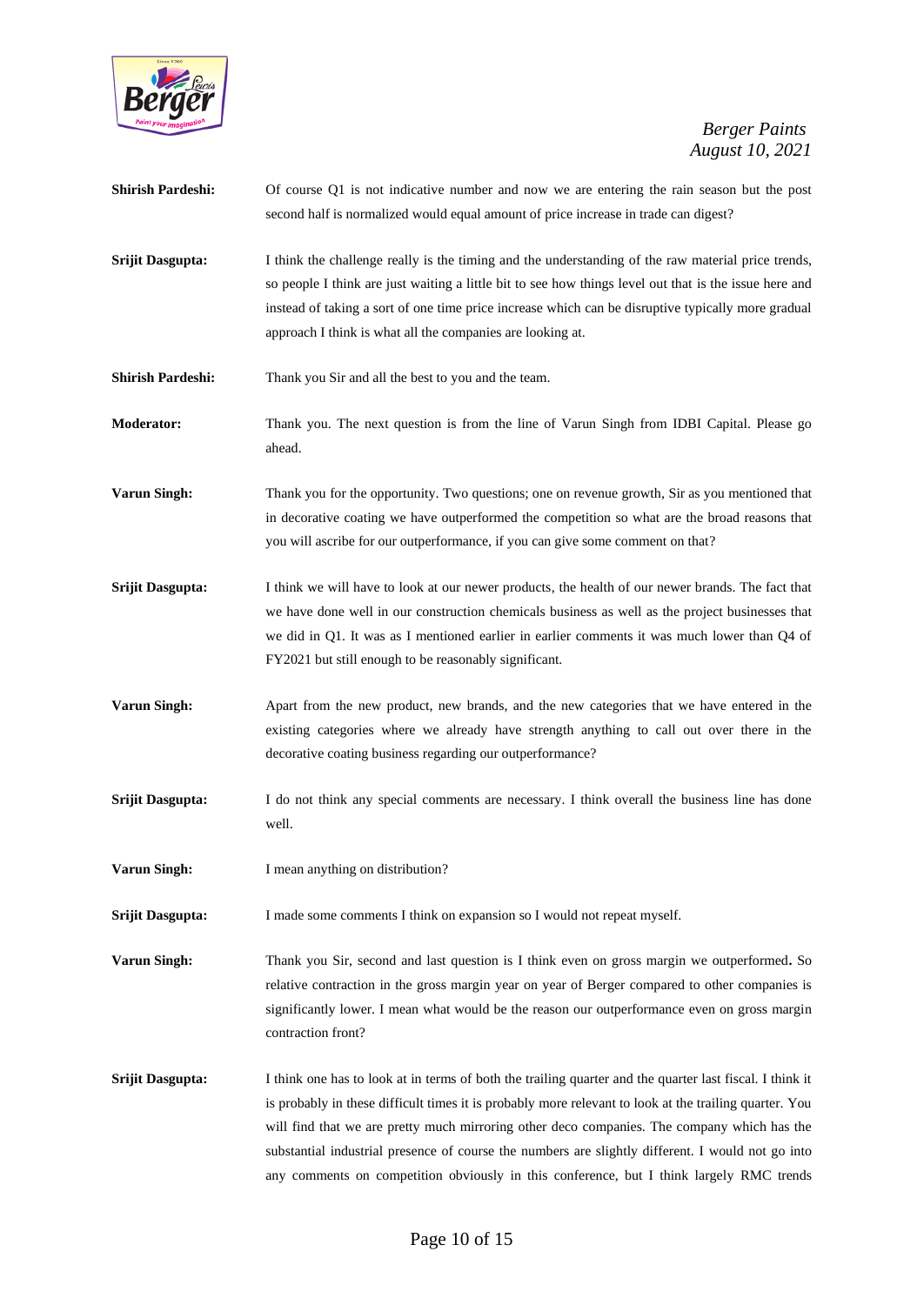

mirror competition, give or take maybe a percentage point here or there but you are right compared to last year the margin contraction has been less mainly because we have had some mix change and we did mention I think in that quarter that we pretty much sold what we could in Q1 of FY2021. The mix has improved in Q1 of FY2022 as well as the fact that as I mentioned there was some supply apply project in Q1 of FY2022 which tends to depress the RMC number a little bit, gross margins as you call it.

**Varun Singh:** Sir that is helpful. Thank you very much and all the best.

**Moderator:** Thank you. The next question is from the line of Tejash Shah from Spark Capital. Please go ahead.

**Tejash Shah:** Thanks for the opportunity. Srijit my first question pertains to the commentary we are gathering from all the real estate players that almost after a break of 7 to 8 years they are seeing real buoyancy in primary demand so just wanted to check whether we are also seeing that kind of buoyancy. This is not for project-led business alone but even the secondary demand which comes from first time buyers of the home. So are we seeing any such buoyancy in our numbers or our channel checks?

- **Srijit Dasgupta:** I will have to limit my remarks to Q1 unfortunately so I cannot talk about current trends meaning this month or preceding one but in Q1 yes we did see a little indicator or indication of that happening so we are optimistic that this could be a year which shows some kind of turnaround for the real estate industry.
- **Tejash Shah:** What is the margin profile of this business, is it more margin accretive versus a repainting business or is it as accretive or as profitable as the other business?
- **Srijit Dasgupta:** Marginally lower because the brand is obviously not so important and typically these products of what promoters and builders would use and they do not necessarily choose the best so yes margins are little lower than the average deco business but only a little.
- **Tejash Shah:** Second question pertains to outperformance in deco paints that we spoke about. Just to understand should we if we look at lens of regional events which played out this quarter Southern India was under tremendous pressure related to Southern India and Maharashtra in particular. I was saying that if we look at the performance for lens of the regional events which played out during the second wave, Southern India and Western India relatively much more impacted could it be the case that the market were strong and relatively much more open for business versus rest of India and hence in this quarter the performance should be looked at out from that, I am just giving a thought there?

**Srijit Dasgupta:** If you look at pan India situation it was a bit of up and down situation for sure the east and northeast the second wave impacted these states little later so that came through perhaps in the end of or middle of May and little bit of June whereas some of the other states you mentioned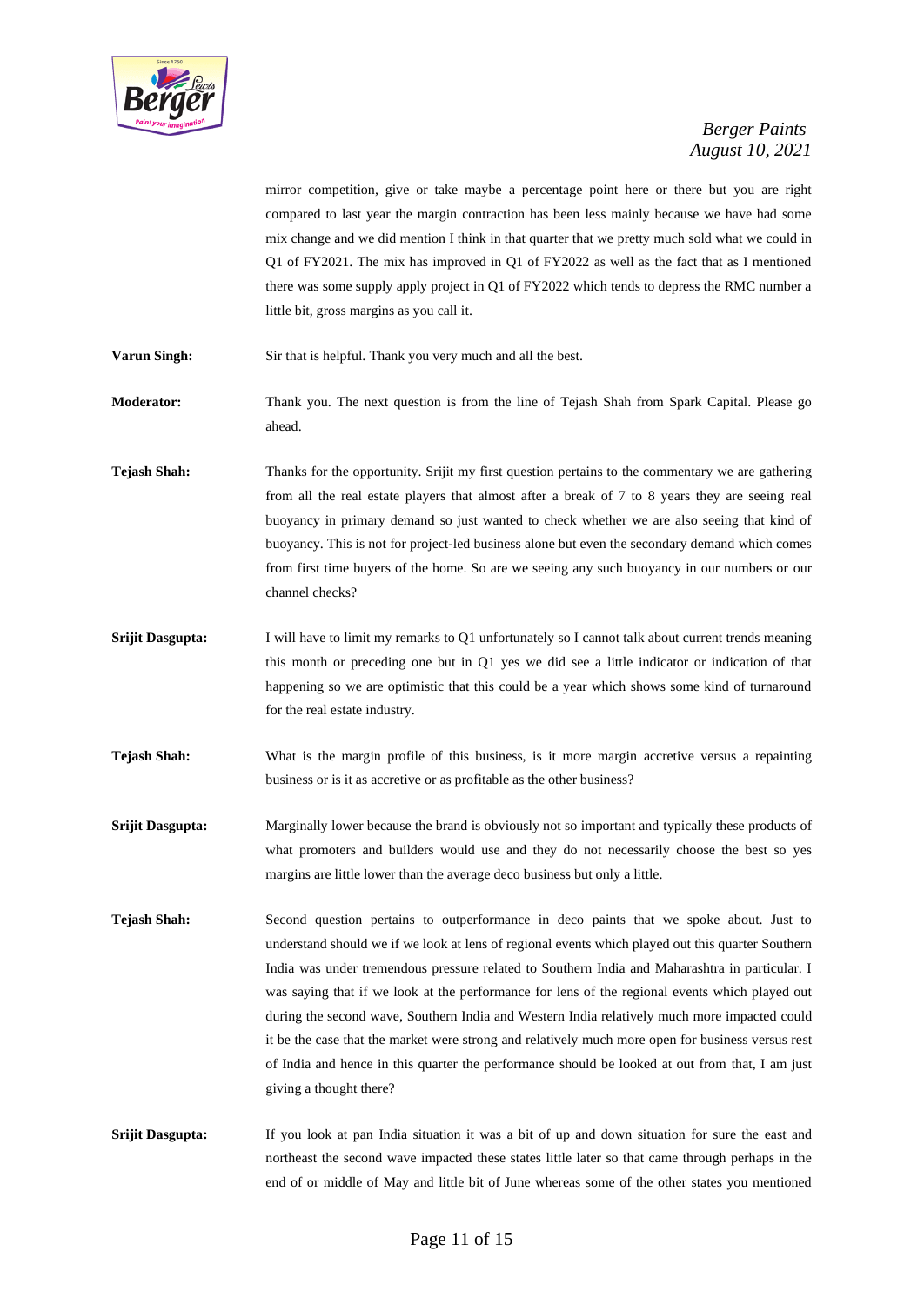

probably recovered a little bit from the second wave and opened up a little earlier, so by and large it sort of evened out. It is absolutely true that no matter whether if you look at state wise or region wise this quarter was impacted by lockdowns for sure, so if that helps. That is the kind of comments perhaps that is relevant.

**Tejash Shah:** Thanks Srijit and all the best.

**Moderator**: Thank you. The next question is from the line of Aniruddha Joshi from ICICI Securities. Please go ahead.

- **Aniruddha Joshi:** Two questions you have indicated about the performance of waterproofing business but can you also indicate about the performance of putty business in Q1? Second question more of strategic in nature. The market leader is not limiting itself just in paints and it is entering multiple segments and not just ancillary segments. It has beautiful home etc., there are many other segments so Berger strong number two player we have not yet seen such investment maybe waterproofing or putty, so any idea about how we are going ahead in these segments or we want to remain a pure play on paints business?
- **Srijit Dasgupta:** Regarding your comments in reference to putties last year was an unusual quarter, everybody I think sold as much putty as they could, ourselves included. This year that correction back to what we call normal levels has happened. If you compare it with Q1 of FY2021 our mix would be much richer in this quarter because we sold less putty that is one comment, but in terms of overall position of course we would like to concentrate on our construction chemical business, the admixture business, the value added premium, luxury, emulsion. Unfortunately, for whatever reason we have not made foray into other home improvement sectors or segments and have no immediate plans of such but we would like to consolidate our position in the categories that I mentioned so premiumization, construction chemicals, and waterproofing.
- **Aniruddha Joshi:** Just to clarify whether putty revenues would have declined on a YOY basis is that a fair assumption?

**Srijit Dasgupta:** Compared to Q1 of last year?

- **Aniruddha Joshi:** Yes.
- **Srijit Dasgupta:** I am saying the mix would have declined in the overall basket.

**Aniruddha Joshi:** Thank you Sir,

- **Moderator**: Thank you. The next question is from the line of Avi Mehta from Macquarie. Please go ahead.
- **Avi Mehta:** Srijit just two more questions. First, any update on the capex plans? What is kind of happening on that?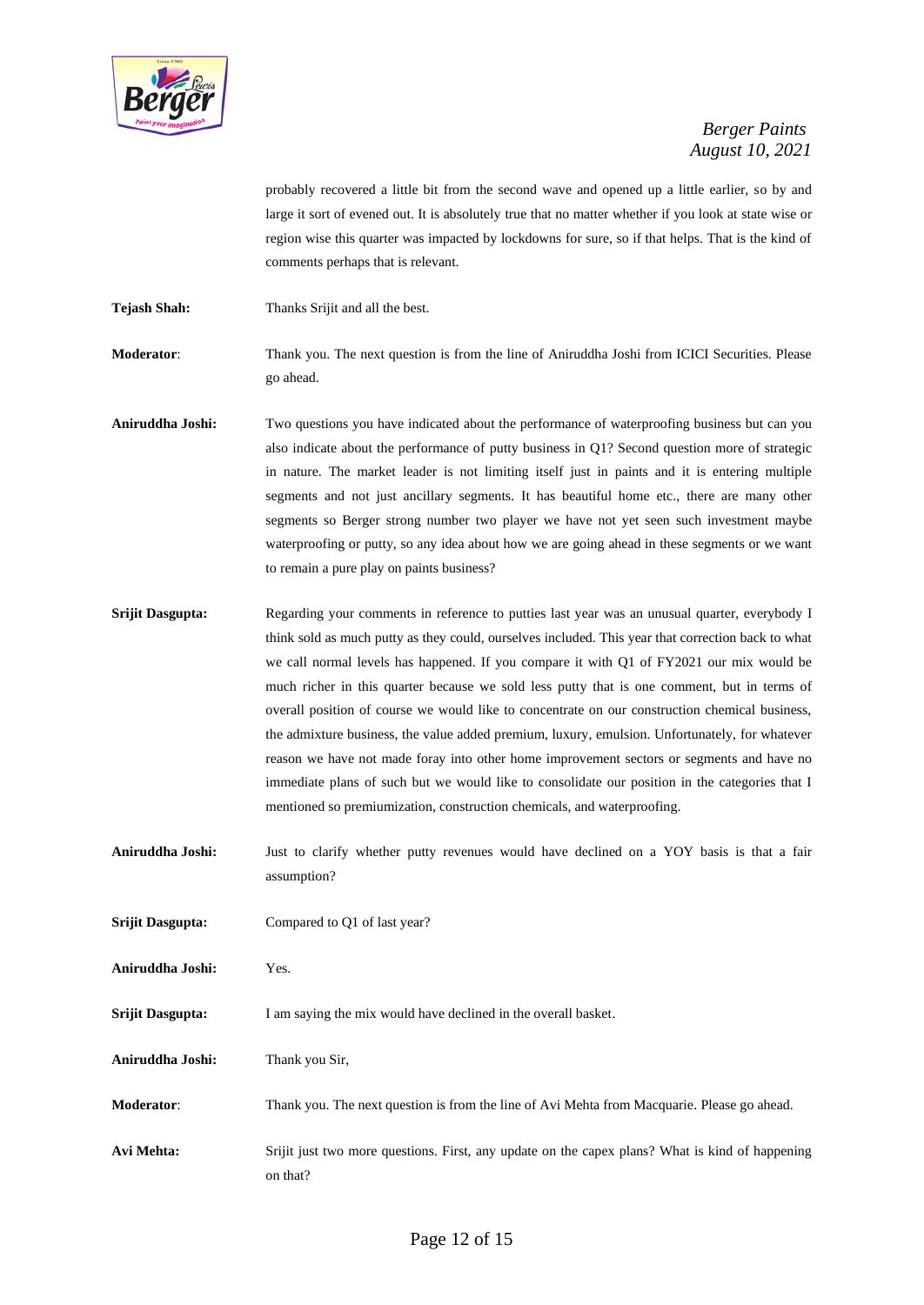

**Srijit Dasgupta:** Our plant in UP the construction program is on track. Our schedules are being met and we are going ahead as planned, so no revision there if you are referring to our Greenfield project in UP.

**Avi Mehta:** I mean we would continue to do that 800 Crores plus.

**Srijit Dasgupta:** Yes.

**Avi Mehta:** The second bit was essentially on the subsidiaries in particular if I may say Bolix and the wood coating subsidiaries. What is the entire year last year as well and even this quarter you are pointing healthy profitability. If I am correct Bolix has almost reached high double digit profitability or EBITDA margin. Is that something that is more sustainable trajectory because of the changes in the business that we have seen? Is that a fair way to look at this business now as we go forward?

- **Srijit Dasgupta:** I understand your question Avi. Couple of things it is not the wood coating subsidiary which is the most profitable. I mentioned BJN Nepal, which is our Nepal subsidiary which really did very well in this quarter compared to Q1 and the other two subsidiaries are Saboo Coating and STP. STP is the construction chemicals company that we acquired and Saboo Coating is the specialized coating or typically industrial coating of a specialized nature. It is not related to auto or other such, but mainly general industrial. Those are the companies or the units that did very well but talking about Bolix I think you may recall that in my last earnings call, I did say that we have made a significant foray into the UK market and France which is good news for the ETICS business that we have in Poland. These are through subsidiary of our Polish entity and lockdown and COVID related disruptions apart, I think UK is coming to a situation where most of the inhabitants are now double vaccinated and the economy will open up, cautiously of course and that means that we have our order book is pretty full currently. Once the lockdown restrictions are lifted as far as construction sites are concerned completely we hope to see a much better performance from Bolix going forward, not that they are doing badly they are doing quite well but it should take another trajectory or gradient going forward.
- **Avi Mehta:** I mean from the medium term point of view I think we have now reached the profitability that we had earlier envisaged or is there more juice in here that I am probably missing out because we are almost?
- **Srijit Dasgupta:** You are referring to the Polish entity? You are absolutely right Avi. I think point well made. It is all about scale I think. So we have made investment in people, we have made investment in infrastructure earlier and this is now I think we are poised to get the dividends.
- **Avi Mehta:** Just to clarify sir when I was talking about the wood coating**.** I did not mean it from profitability lens I was trying to understand what is the kind of profitability that we can see over a medium term, I am not asking for a near term guidance but is this like single digit, double digit kind of margin business or is this still an assessment piece business should need time**?**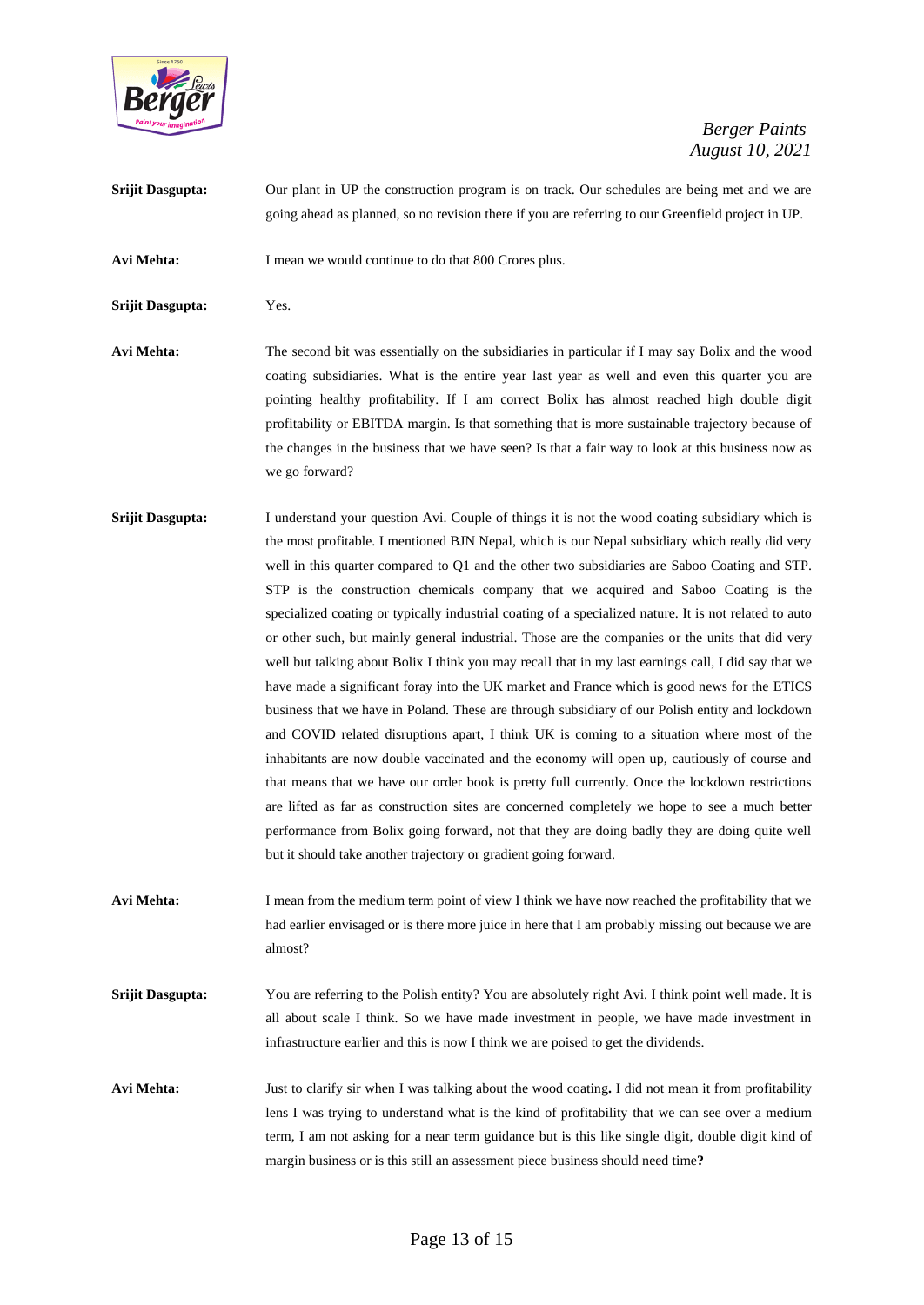

- **Srijit Dasgupta:** It is a small part of our overall business. We do most of the wood coating from our standalone company itself. JV is a smaller entity. Yes the wood coating margin needs to improve, let us put it this way.
- Avi Mehta: Now I am very clear on this. Thank you very much Sir.
- **Moderator**: Thank you. The next question is from the line of Ashit Desai from Emkay Global. Please go ahead.
- **Ashit Desai:** Just one question, could you comment on discounting part. We have seen an increase in discounting our competitive trade spends increase over the last 1 to 2 years. Given that cost inflation has increased and our price increases are slower do you think there will be a moderation in this discounting that we have seen over the last few quarters?
- **Srijit Dasgupta:** We sincerely hope so but that is something that was dependent on how competition behaves, obviously we do not want to give up any business and sometimes it becomes fairly intense battle as far as discounting is concerned but it affects some segments mainly the economy end of the market and maybe some enamels.
- Ashit Desai: Okay so those segments you are saying it has moderated.
- **Srijit Dasgupta:** It is difficult to predict because that is where the battle is intense. Going forward we do not know. It will depend on how competition behaves and how we obviously have to react but we do hope that overall it should moderate. It was more COVID led but again with the newer players coming in we have to be careful.
- **Ashit Desai:** Okay got it. Thanks and all the best. That is it for me.
- **Moderator:** Thank you. The next question is from the line of line of Avnish Roy from Edelweiss Securities. Please go ahead.
- Avnish Roy: One question on the advertising spend we have seen last five years the industry ad as percentage of sales it went up, but FY2021 it has gone down of course pandemic quarter Q1 was hugely lower, but my question is now based on your current understanding in the near term is the percentage of sales for the industry not as a guidance for your company do you see that slightly trending downwards because gross margin pressure is there? Last 4 to 5 years anyway it has gone up and everyone is seeing good growth in the deco anyway. Is it logical to expect that?
- **Srijit Dasgupta:** Maybe not. I do not think so Avnish because it translates very quickly into the higher sales for the products which are advertised. I think by and large people would persist with higher advertising or at least media spends if not the overall A&P spends.
- **Avnish Roy**: You think media expense will come back for the full year itself.